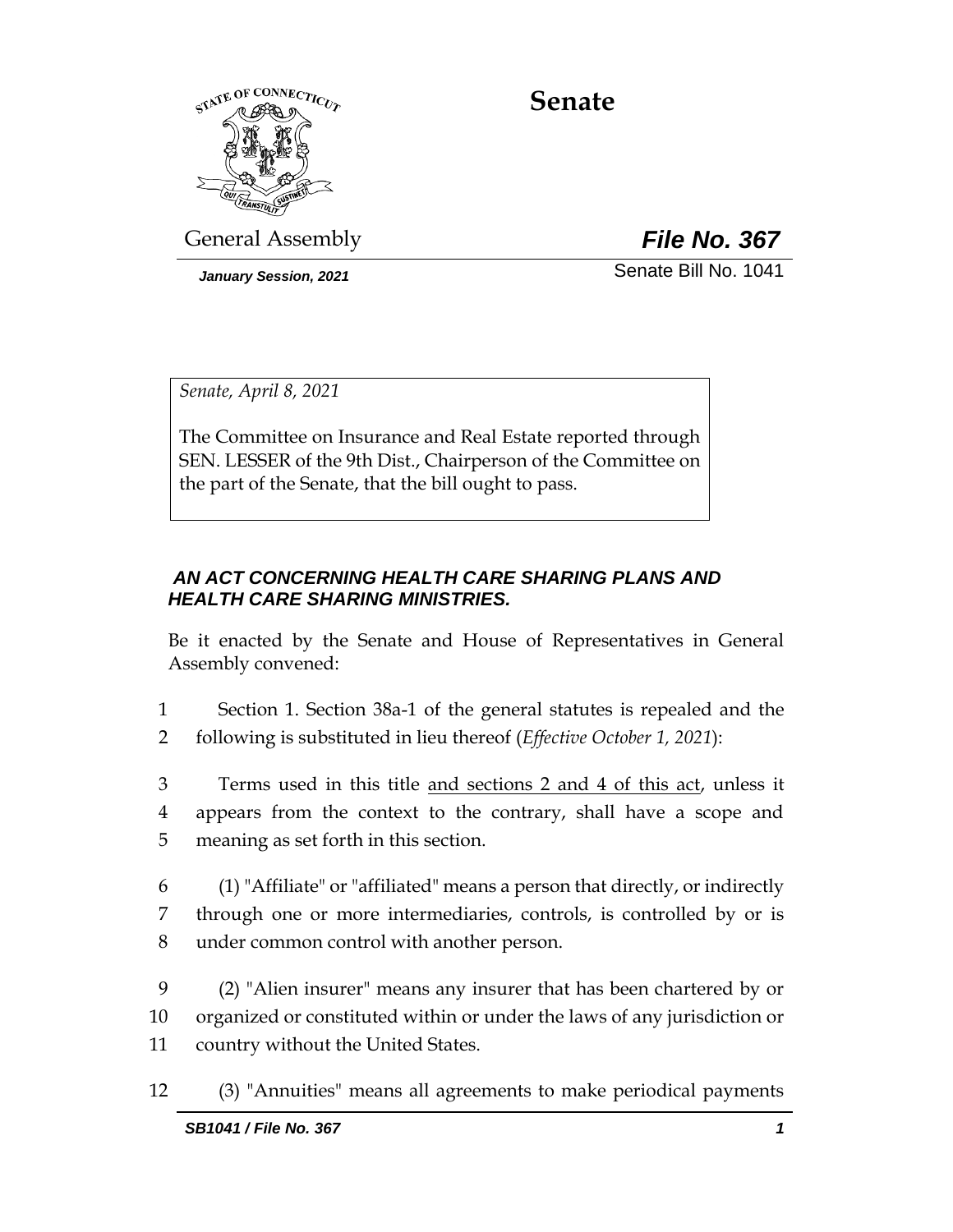where the making or continuance of all or some of the series of the payments, or the amount of the payment, is dependent upon the continuance of human life or is for a specified term of years. This definition does not apply to payments made under a policy of life insurance.

(4) "Commissioner" means the Insurance Commissioner.

 (5) "Control", "controlled by" or "under common control with" means the possession, direct or indirect, of the power to direct or cause the direction of the management and policies of a person, whether through the ownership of voting securities, by contract other than a commercial 23 contract for goods or nonmanagement services, or otherwise, unless the power is the result of an official position with the person.

 (6) "Domestic insurer" means any insurer that has been chartered by, incorporated, organized or constituted within or under the laws of this state.

 (7) "Domestic surplus lines insurer" means any domestic insurer that has been authorized by the commissioner to write surplus lines insurance.

 (8) "Foreign country" means any jurisdiction not in any state, district or territory of the United States.

 (9) "Foreign insurer" means any insurer that has been chartered by or organized or constituted within or under the laws of another state or a territory of the United States.

 (10) "Insolvency" or "insolvent" means, for any insurer, that it is unable to pay its obligations when they are due, or when its admitted assets do not exceed its liabilities plus the greater of: (A) Capital and surplus required by law for its organization and continued operation; or (B) the total par or stated value of its authorized and issued capital stock. For purposes of this subdivision "liabilities" shall include but not be limited to reserves required by statute or by regulations adopted by the commissioner in accordance with the provisions of chapter 54 or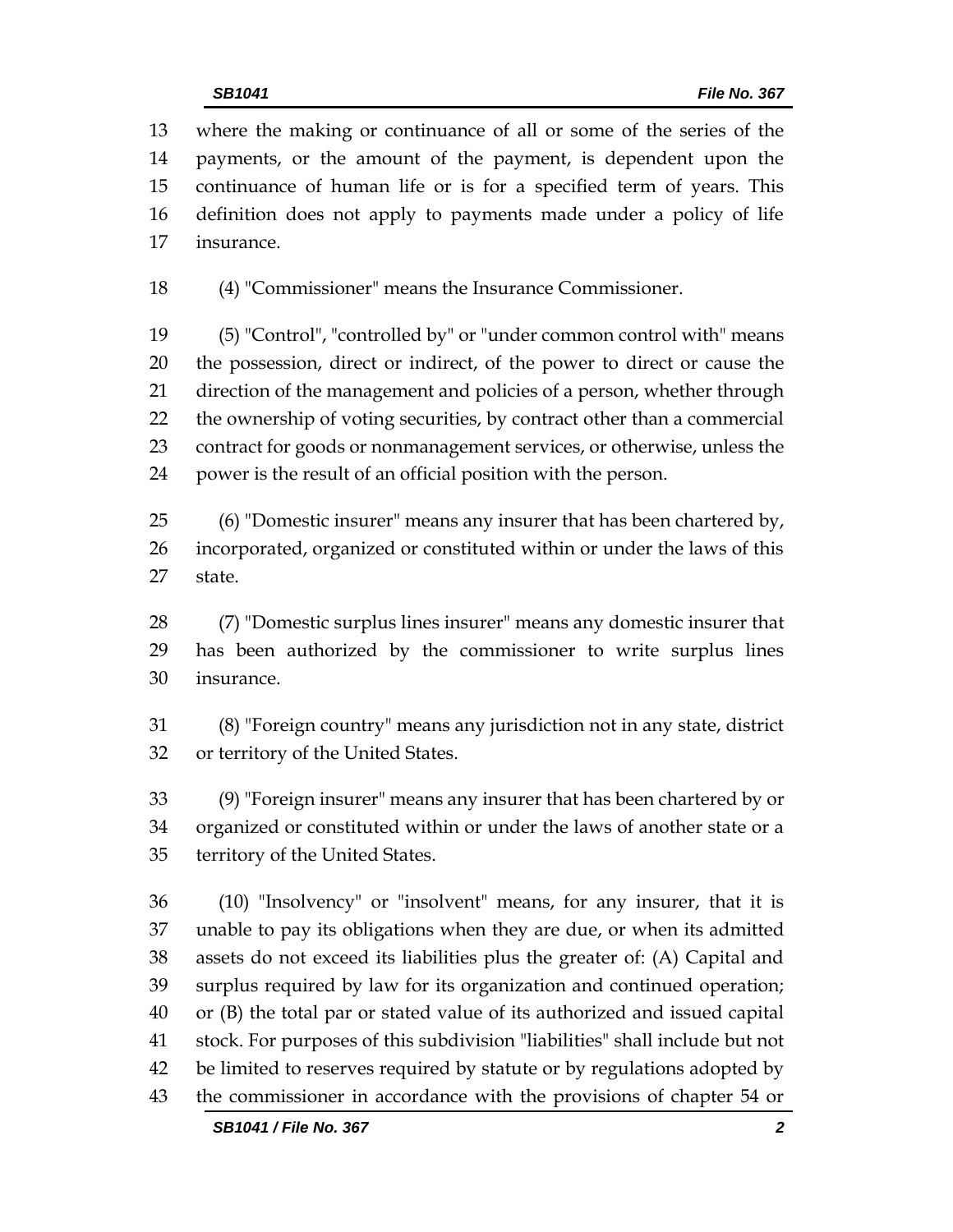specific requirements imposed by the commissioner upon a subject company at the time of admission or subsequent thereto.

 (11) "Insurance" means any agreement to pay a sum of money, provide services or any other thing of value on the happening of a particular event or contingency or to provide indemnity for loss in respect to a specified subject by specified perils in return for a consideration. In any contract of insurance, an insured shall have an interest which is subject to a risk of loss through destruction or impairment of that interest, which risk is assumed by the insurer and such assumption shall be part of a general scheme to distribute losses among a large group of persons bearing similar risks in return for a ratable contribution or other consideration.

 (12) "Insurer" or "insurance company" includes any person or combination of persons doing any kind or form of insurance business other than a fraternal benefit society, and shall include a receiver of any insurer when the context reasonably permits.

 (13) "Insured" means a person to whom or for whose benefit an insurer makes a promise in an insurance policy. The term includes policyholders, subscribers, members and beneficiaries. This definition applies only to the provisions of this title and does not define the meaning of this word as used in insurance policies or certificates.

 (14) "Life insurance" means insurance on human lives and insurances pertaining to or connected with human life. The business of life insurance includes granting endowment benefits, granting additional benefits in the event of death by accident or accidental means, granting additional benefits in the event of the total and permanent disability of the insured, and providing optional methods of settlement of proceeds. Life insurance includes burial contracts to the extent provided by section 38a-464.

 (15) "Mutual insurer" means any insurer without capital stock, the managing directors or officers of which are elected by its members.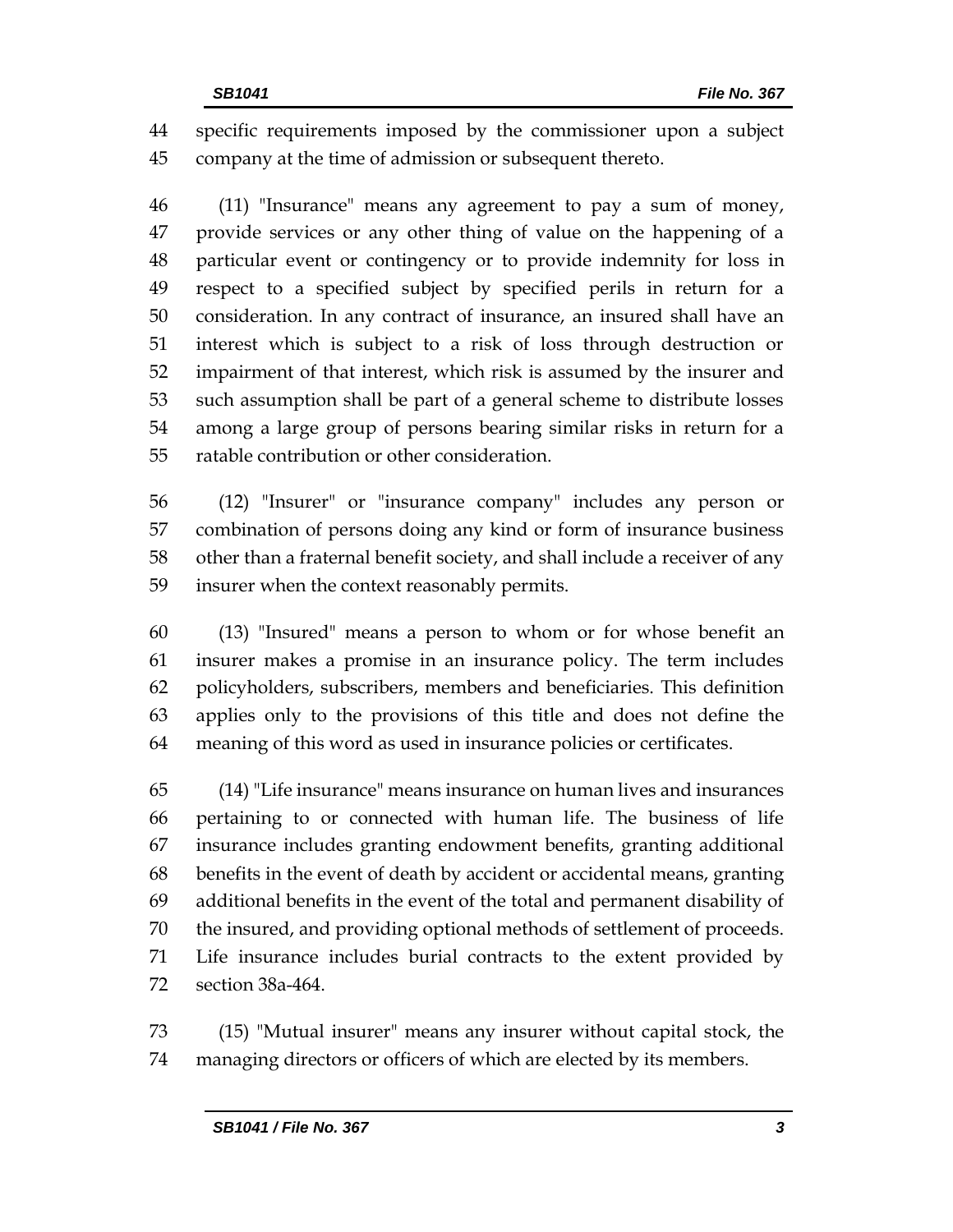(16) "Person" means an individual, a corporation, a partnership, a limited liability company, an association, a joint stock company, a business trust, an unincorporated organization or other legal entity. (17) "Policy" means any document, including attached endorsements and riders, purporting to be an enforceable contract, which memorializes in writing some or all of the terms of an insurance contract. (18) "State" means any state, district, or territory of the United States. (19) "Subsidiary" of a specified person means an affiliate controlled by the person directly, or indirectly through one or more intermediaries. (20) "Unauthorized insurer" or "nonadmitted insurer" means an insurer that has not been granted a certificate of authority by the commissioner to transact the business of insurance in this state or an insurer transacting business not authorized by a valid certificate. (21) "United States" means the United States of America, its territories and possessions, the Commonwealth of Puerto Rico and the District of Columbia. Sec. 2. (NEW) (*Effective October 1, 2021*) (a) For the purposes of this section, "health care sharing plan" means an arrangement of members that encourages its members, or an affiliation or network of individuals that encourages such individuals, to cover, in whole or in part, the medical, health care, assisted living or prescription drug costs, or wellness expenses, of other such members or individuals.

 (b) Notwithstanding any provision of the general statutes, no person shall receive a fee or anything of value in exchange for:

 (1) Selling or soliciting a health care sharing plan for a resident of this state;

 (2) Negotiating a health care sharing plan on behalf of a resident of this state; or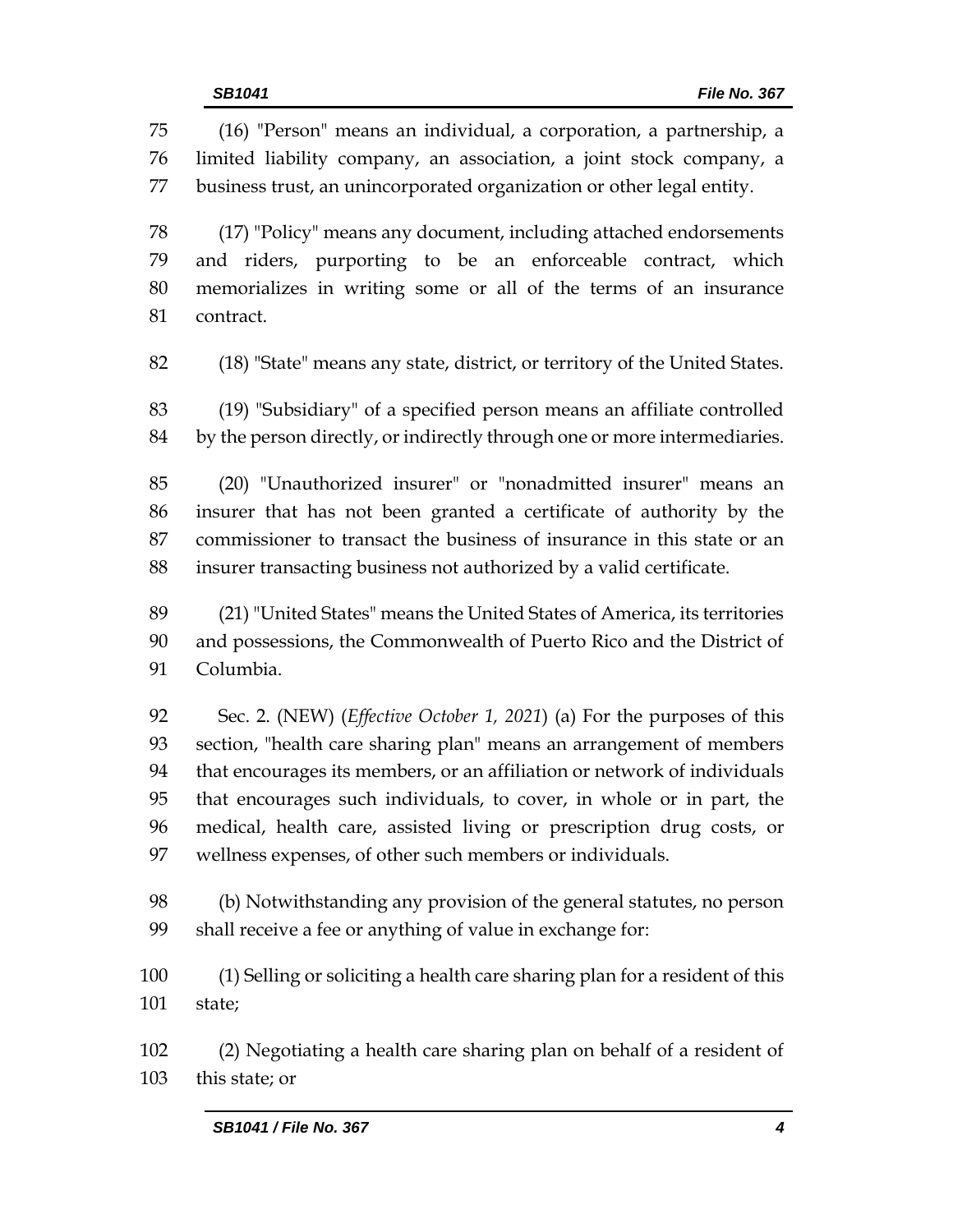(3) Administering a health care sharing plan that includes a resident of this state. (c) Any violation of this section shall be deemed an unfair method of competition and unfair and deceptive act or practice in the business of insurance under section 38a-816 of the general statutes, as amended by this act. Sec. 3. Section 38a-816 of the general statutes is repealed and the following is substituted in lieu thereof (*Effective October 1, 2021*): The following are defined as unfair methods of competition and unfair and deceptive acts or practices in the business of insurance: (1) Misrepresentations and false advertising of insurance policies. Making, issuing or circulating, or causing to be made, issued or circulated, any estimate, illustration, circular or statement, sales presentation, omission or comparison which: (A) Misrepresents the benefits, advantages, conditions or terms of any insurance policy; (B) misrepresents the dividends or share of the surplus to be received, on any insurance policy; (C) makes any false or misleading statements as to the dividends or share of surplus previously paid on any insurance policy; (D) is misleading or is a misrepresentation as to the financial condition of any person, or as to the legal reserve system upon which any life insurer operates; (E) uses any name or title of any insurance policy or class of insurance policies misrepresenting the true nature thereof; (F) is a misrepresentation, including, but not limited to, an intentional misquote of a premium rate, for the purpose of inducing or tending to induce to the purchase, lapse, forfeiture, exchange, conversion or surrender of any insurance policy; (G) is a misrepresentation for the purpose of effecting a pledge or assignment of or effecting a loan against any insurance policy; or (H) misrepresents any insurance policy as being shares of stock.

 (2) False information and advertising generally. Making, publishing, disseminating, circulating or placing before the public, or causing, directly or indirectly, to be made, published, disseminated, circulated or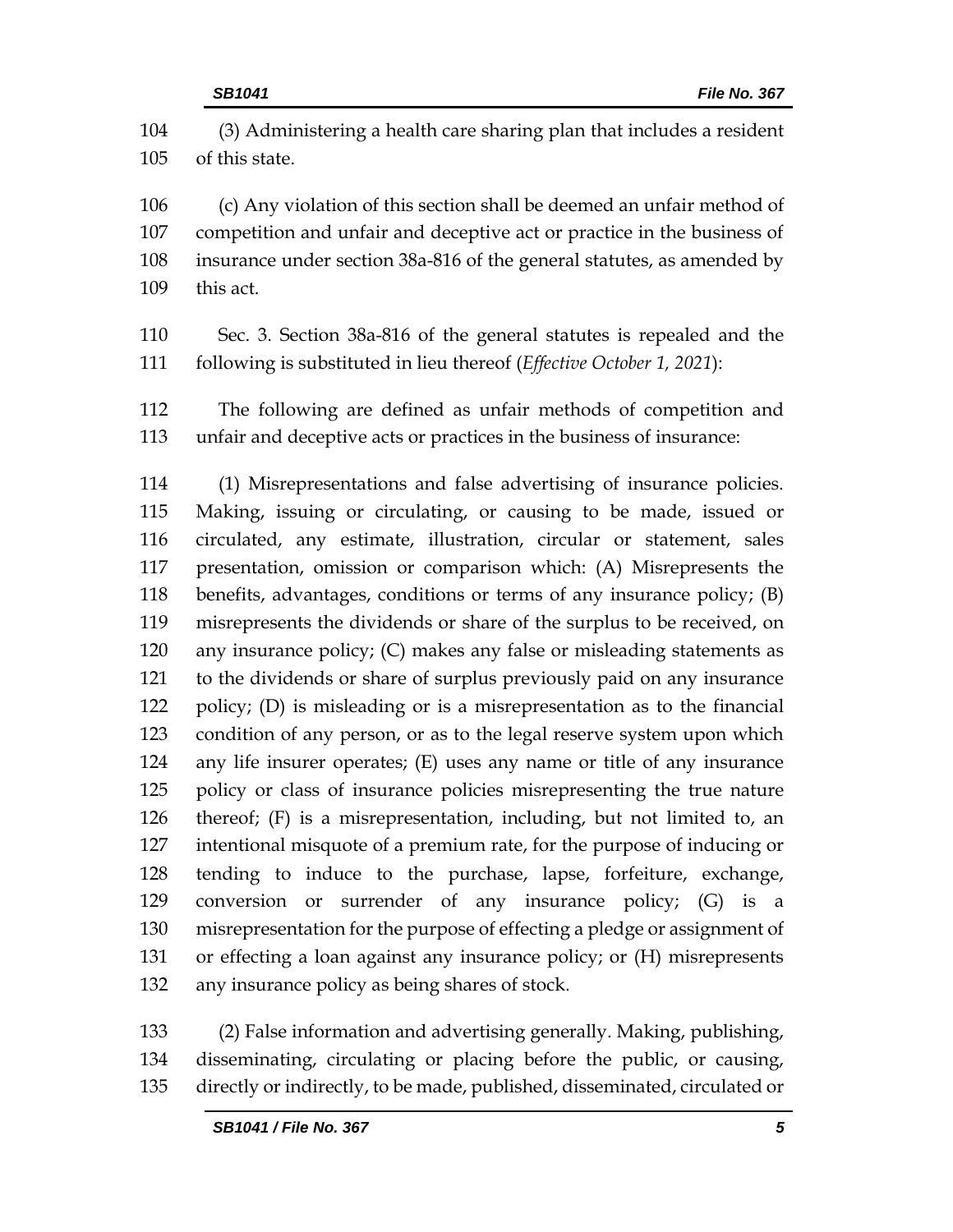136 placed before the public, in a newspaper, magazine or other publication, or in the form of a notice, circular, pamphlet, letter or poster, or over any radio or television station, or in any other way, an advertisement, announcement or statement containing any assertion, representation or statement with respect to the business of insurance or with respect to any person in the conduct of his insurance business, which is untrue, deceptive or misleading.

 (3) Defamation. Making, publishing, disseminating or circulating, directly or indirectly, or aiding, abetting or encouraging the making, publishing, disseminating or circulating of, any oral or written statement or any pamphlet, circular, article or literature which is false or maliciously critical of or derogatory to the financial condition of an insurer, and which is calculated to injure any person engaged in the business of insurance.

 (4) Boycott, coercion and intimidation. Entering into any agreement to commit, or by any concerted action committing, any act of boycott, coercion or intimidation resulting in or tending to result in unreasonable restraint of, or monopoly in, the business of insurance.

 (5) False financial statements. Filing with any supervisory or other public official, or making, publishing, disseminating, circulating or delivering to any person, or placing before the public, or causing, directly or indirectly, to be made, published, disseminated, circulated or delivered to any person, or placed before the public, any false statement of financial condition of an insurer with intent to deceive; or making any false entry in any book, report or statement of any insurer with intent to deceive any agent or examiner lawfully appointed to examine into its condition or into any of its affairs, or any public official to whom such insurer is required by law to report, or who has authority by law to examine into its condition or into any of its affairs, or, with like intent, wilfully omitting to make a true entry of any material fact pertaining to the business of such insurer in any book, report or statement of such insurer.

*SB1041 / File No. 367 6* (6) Unfair claim settlement practices. Committing or performing with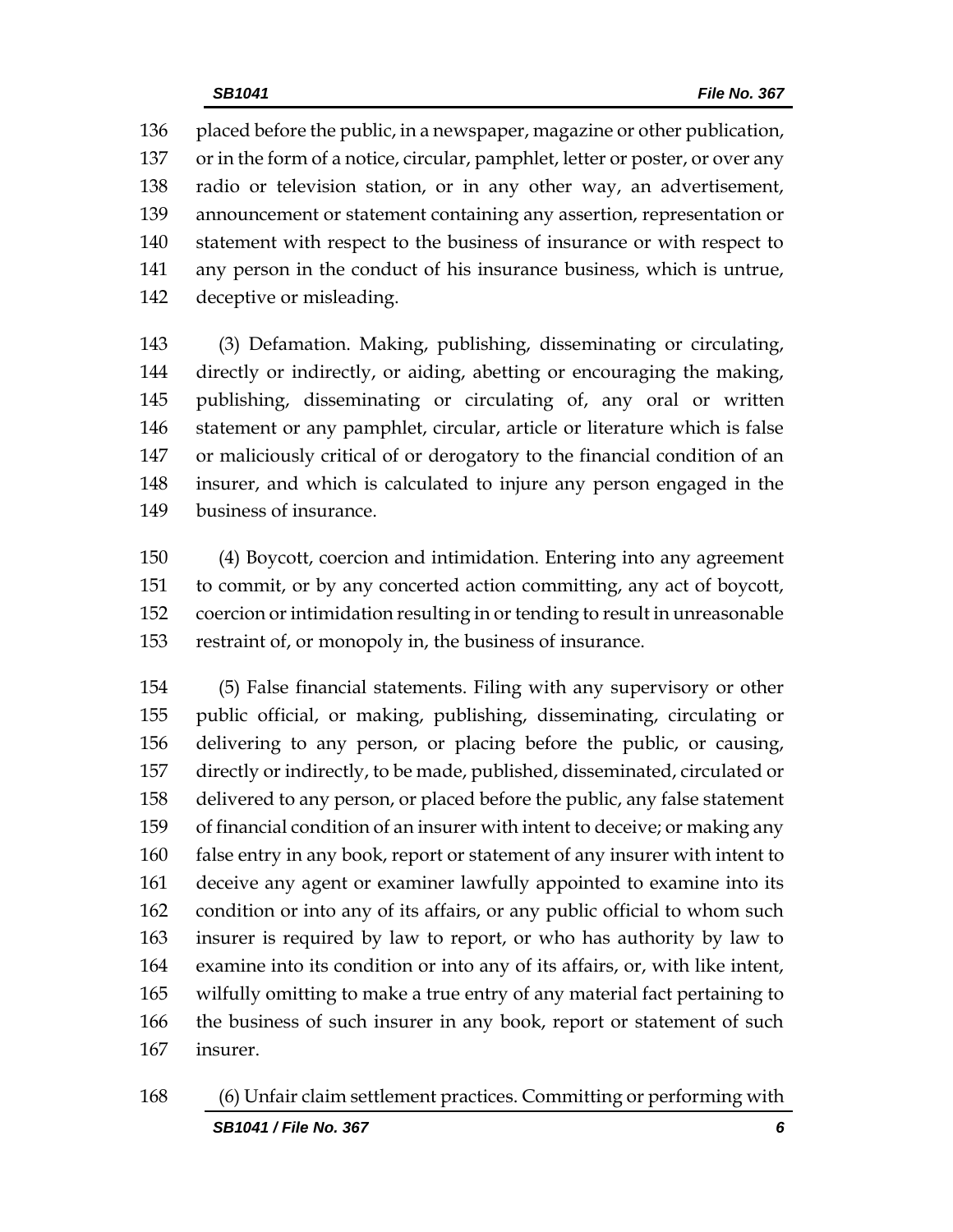such frequency as to indicate a general business practice any of the following: (A) Misrepresenting pertinent facts or insurance policy provisions relating to coverages at issue; (B) failing to acknowledge and act with reasonable promptness upon communications with respect to claims arising under insurance policies; (C) failing to adopt and implement reasonable standards for the prompt investigation of claims arising under insurance policies; (D) refusing to pay claims without conducting a reasonable investigation based upon all available information; (E) failing to affirm or deny coverage of claims within a reasonable time after proof of loss statements have been completed; (F) not attempting in good faith to effectuate prompt, fair and equitable settlements of claims in which liability has become reasonably clear; (G) compelling insureds to institute litigation to recover amounts due under an insurance policy by offering substantially less than the amounts ultimately recovered in actions brought by such insureds; (H) attempting to settle a claim for less than the amount to which a reasonable man would have believed he was entitled by reference to written or printed advertising material accompanying or made part of an application; (I) attempting to settle claims on the basis of an application which was altered without notice to, or knowledge or consent of the insured; (J) making claims payments to insureds or beneficiaries not accompanied by statements setting forth the coverage under which the payments are being made; (K) making known to insureds or claimants a policy of appealing from arbitration awards in favor of insureds or claimants for the purpose of compelling them to accept settlements or compromises less than the amount awarded in arbitration; (L) delaying the investigation or payment of claims by requiring an insured, claimant, or the physician of either to submit a preliminary claim report and then requiring the subsequent submission of formal proof of loss forms, both of which submissions contain substantially the same information; (M) failing to promptly settle claims, where liability has become reasonably clear, under one portion of the insurance policy coverage in order to influence settlements under other portions of the insurance policy coverage; (N) failing to promptly provide a reasonable explanation of the basis in the insurance policy in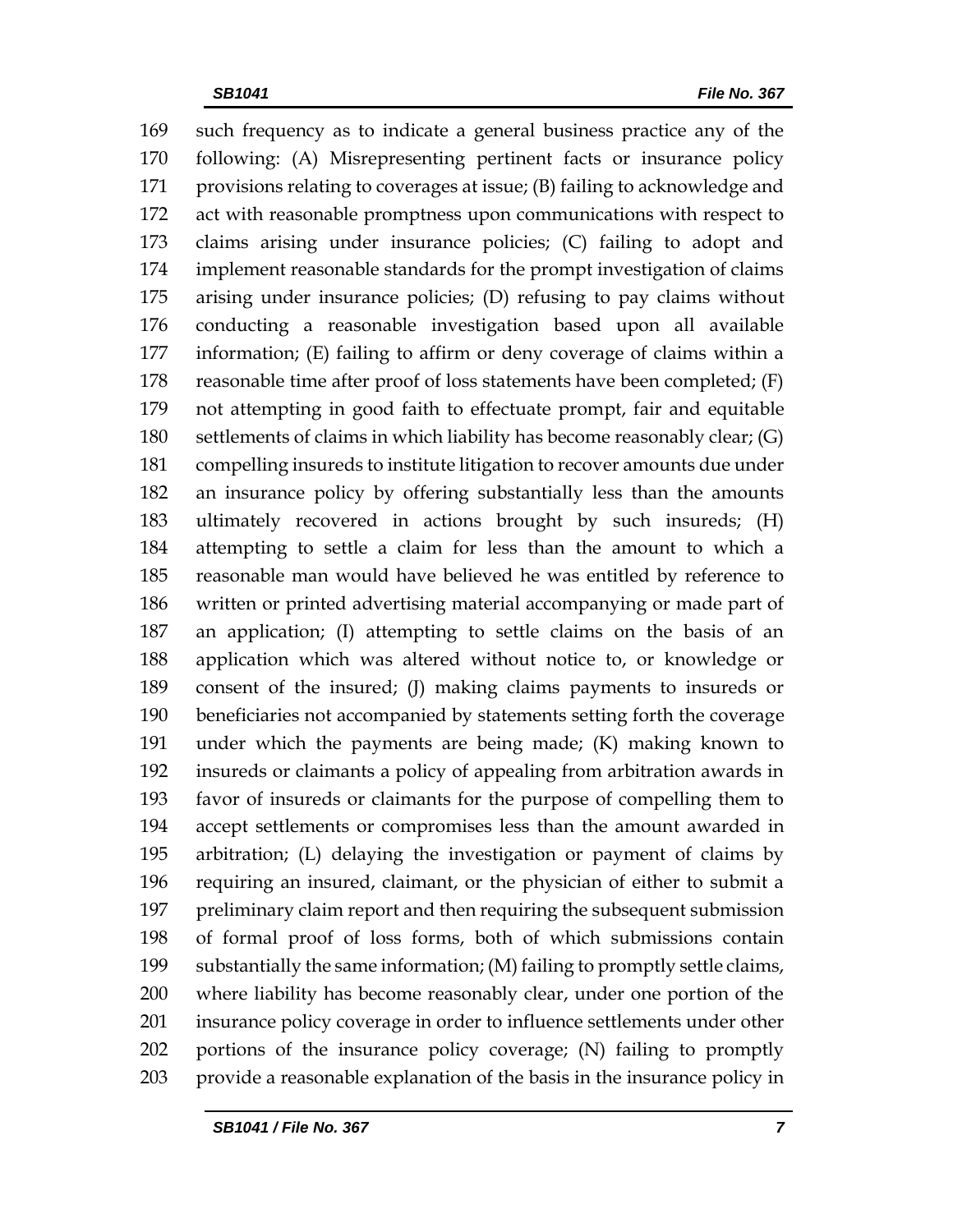relation to the facts or applicable law for denial of a claim or for the offer of a compromise settlement; (O) using as a basis for cash settlement with a first party automobile insurance claimant an amount which is less than the amount which the insurer would pay if repairs were made unless such amount is agreed to by the insured or provided for by the insurance policy.

 (7) Failure to maintain complaint handling procedures. Failure of any person to maintain complete record of all the complaints which it has received since the date of its last examination. This record shall indicate the total number of complaints, their classification by line of insurance, the nature of each complaint, the disposition of these complaints, and the time it took to process each complaint. For purposes of this **[**subsection**]** subdivision, "complaint" means any written communication primarily expressing a grievance.

 (8) Misrepresentation in insurance applications. Making false or fraudulent statements or representations on or relative to an application for an insurance policy for the purpose of obtaining a fee, commission, money or other benefit from any insurer, producer or individual.

 (9) Any violation of any one of sections 38a-358, 38a-446, 38a-447, 38a- 488, 38a-825, 38a-826, 38a-828 and 38a-829. None of the following practices shall be considered discrimination within the meaning of section 38a-446 or 38a-488 or a rebate within the meaning of section 38a- 825: (A) Paying bonuses to policyholders or otherwise abating their premiums in whole or in part out of surplus accumulated from nonparticipating insurance, provided any such bonuses or abatement of premiums shall be fair and equitable to policyholders and for the best interests of the company and its policyholders; (B) in the case of policies issued on the industrial debit plan, making allowance to policyholders who have continuously for a specified period made premium payments directly to an office of the insurer in an amount which fairly represents 234 the saving in collection expense; (C) readjustment of the rate of premium for a group insurance policy based on loss or expense experience, or 236 both, at the end of the first or any subsequent policy year, which may be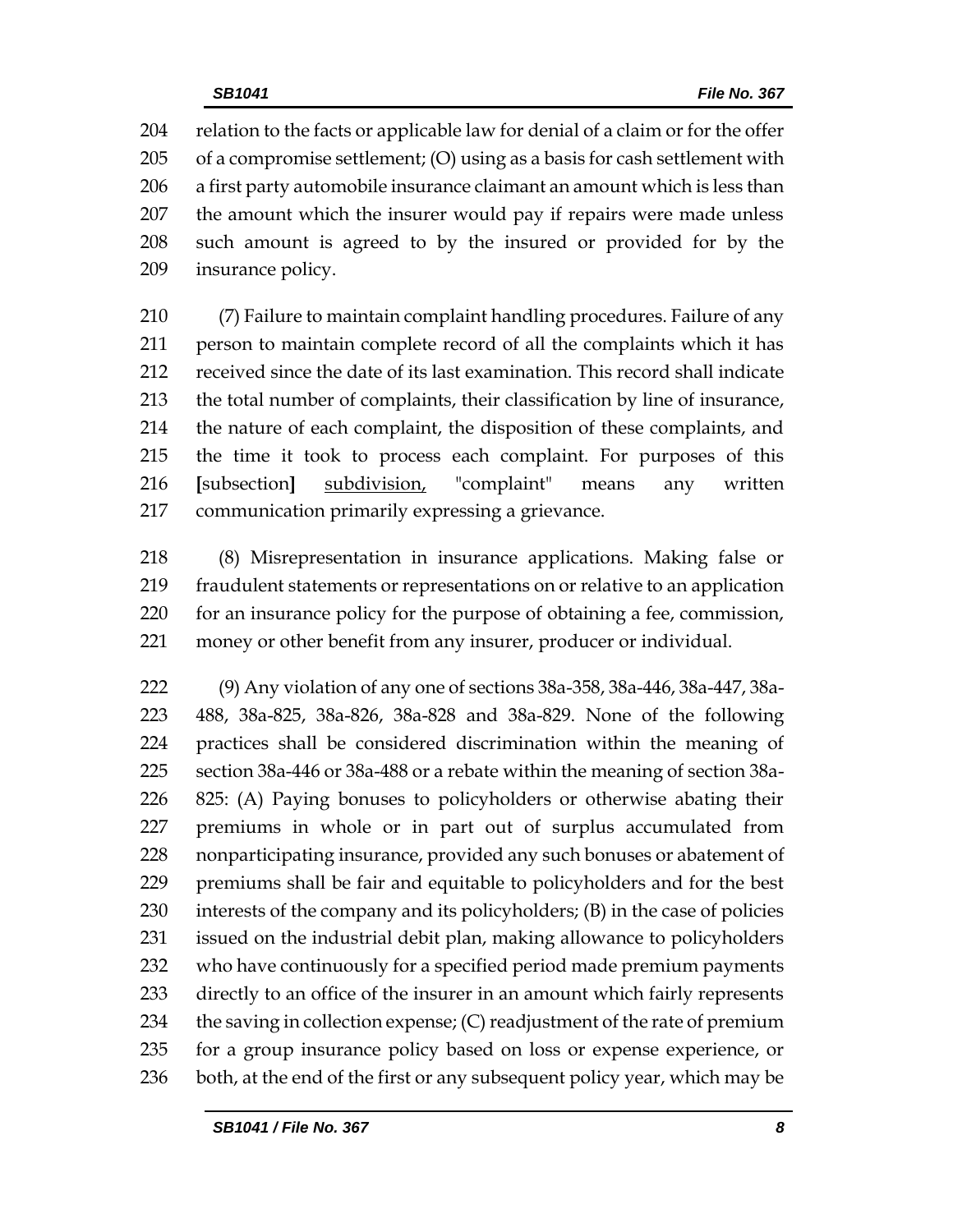237 made retroactive for such policy year.

 (10) Notwithstanding any provision of any policy of insurance, certificate or service contract, whenever such insurance policy or certificate or service contract provides for reimbursement for any services which may be legally performed by any practitioner of the healing arts licensed to practice in this state, reimbursement under such insurance policy, certificate or service contract shall not be denied because of race, color or creed nor shall any insurer make or permit any unfair discrimination against particular individuals or persons so licensed.

 (11) Favored agent or insurer: Coercion of debtors. (A) No person may (i) require, as a condition precedent to the lending of money or extension of credit, or any renewal thereof, that the person to whom such money or credit is extended or whose obligation the creditor is to acquire or finance, negotiate any policy or contract of insurance through a particular insurer or group of insurers or producer or group of producers; (ii) unreasonably disapprove the insurance policy provided by a borrower for the protection of the property securing the credit or lien; (iii) require directly or indirectly that any borrower, mortgagor, purchaser, insurer or producer pay a separate charge, in connection with the handling of any insurance policy required as security for a loan on real estate or pay a separate charge to substitute the insurance policy of one insurer for that of another; or (iv) use or disclose information resulting from a requirement that a borrower, mortgagor or purchaser furnish insurance of any kind on real property being conveyed or used as collateral security to a loan, when such information is to the advantage of the mortgagee, vendor or lender, or is to the detriment of the borrower, mortgagor, purchaser, insurer or the producer complying with such a requirement.

266 (B) (i) Subparagraph  $(A)$ (iii) of this subdivision shall not include the interest which may be charged on premium loans or premium advancements in accordance with the security instrument. (ii) For 269 purposes of subparagraph  $(A)(ii)$  of this subdivision, such disapproval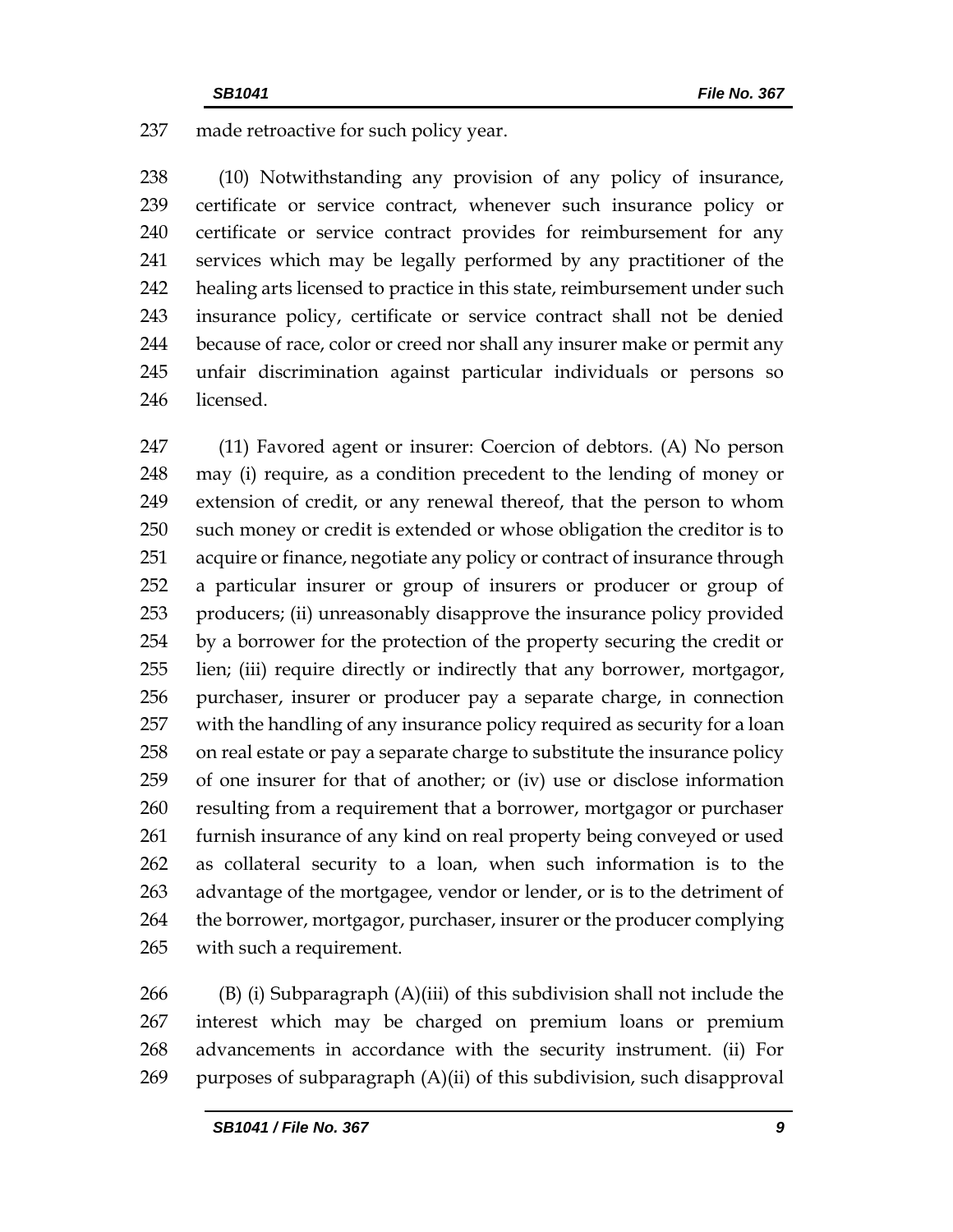shall be deemed unreasonable if it is not based solely on reasonable standards uniformly applied, relating to the extent of coverage required and the financial soundness and the services of an insurer. Such standards shall not discriminate against any particular type of insurer, nor shall such standards call for the disapproval of an insurance policy because such policy contains coverage in addition to that required. (iii) The commissioner may investigate the affairs of any person to whom this subdivision applies to determine whether such person has violated this subdivision. If a violation of this subdivision is found, the person in violation shall be subject to the same procedures and penalties as are applicable to other provisions of section 38a-815, subsections (b) and (e) of section 38a-817 and this section. (iv) For purposes of this section, "person" includes any individual, corporation, limited liability company, association, partnership or other legal entity.

 (12) Refusing to insure, refusing to continue to insure or limiting the amount, extent or kind of coverage available to an individual or charging an individual a different rate for the same coverage because of physical disability, mental or nervous condition as set forth in section 38a-488a or intellectual disability, except where the refusal, limitation or rate differential is based on sound actuarial principles or is related to actual or reasonably anticipated experience.

 (13) Refusing to insure, refusing to continue to insure or limiting the amount, extent or kind of coverage available to an individual or charging an individual a different rate for the same coverage solely because of blindness or partial blindness. For purposes of this subdivision, "refusal to insure" includes the denial by an insurer of disability insurance coverage on the grounds that the policy defines "disability" as being presumed in the event that the insured is blind or partially blind, except that an insurer may exclude from coverage any disability, consisting solely of blindness or partial blindness, when such condition existed at the time the policy was issued. Any individual who is blind or partially blind shall be subject to the same standards of sound actuarial principles or actual or reasonably anticipated experience as are sighted persons with respect to all other conditions, including the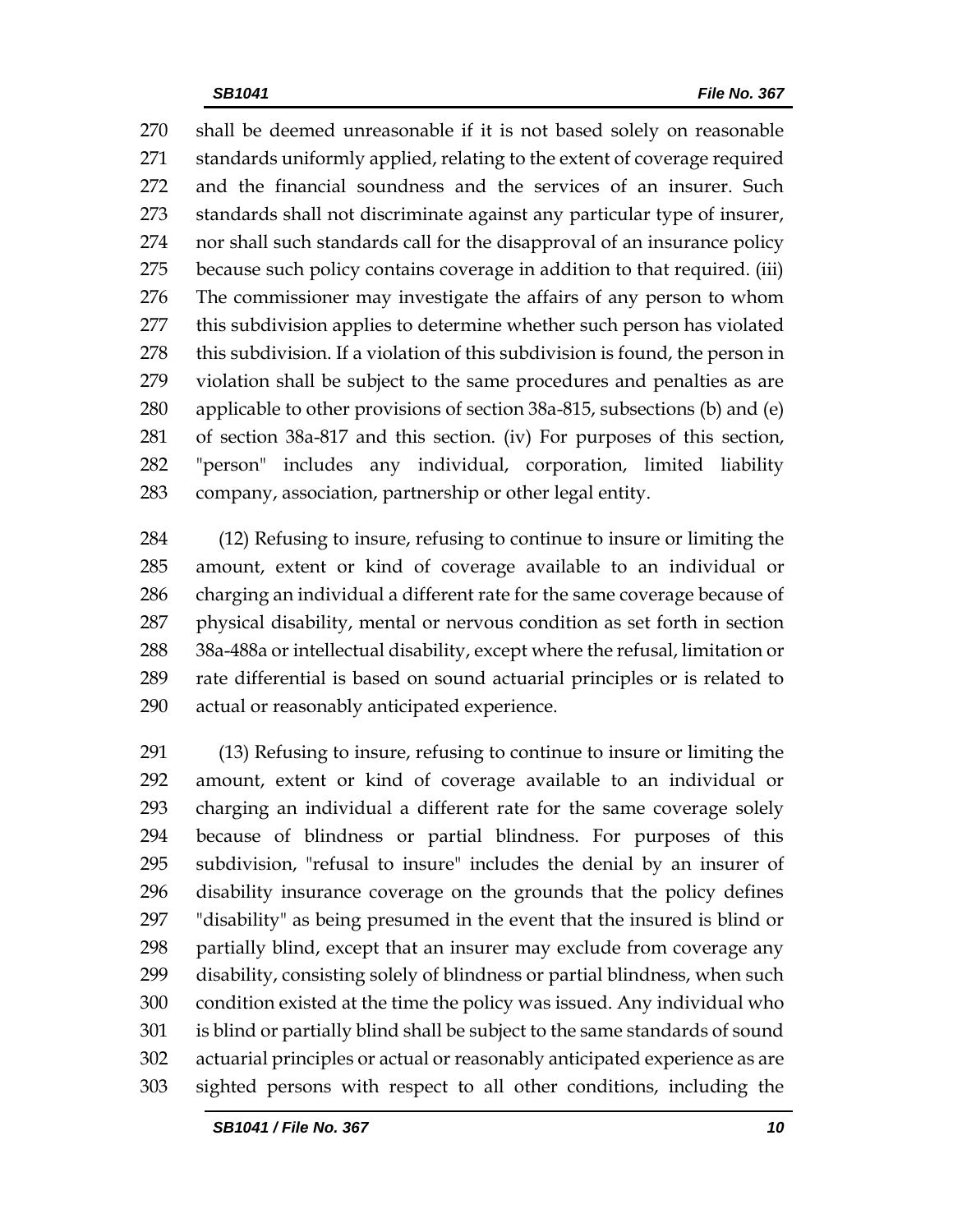underlying cause of the blindness or partial blindness.

 (14) Refusing to insure, refusing to continue to insure or limiting the amount, extent or kind of coverage available to an individual or charging an individual a different rate for the same coverage because of exposure to diethylstilbestrol through the female parent.

 (15) (A) Failure by an insurer, or any other entity responsible for providing payment to a health care provider pursuant to an insurance policy, to pay accident and health claims, including, but not limited to, claims for payment or reimbursement to health care providers, within the time periods set forth in subparagraph (B) of this subdivision, unless the Insurance Commissioner determines that a legitimate dispute exists as to coverage, liability or damages or that the claimant has fraudulently caused or contributed to the loss. Any insurer, or any other entity responsible for providing payment to a health care provider pursuant to an insurance policy, who fails to pay such a claim or request within the time periods set forth in subparagraph (B) of this subdivision shall pay the claimant or health care provider the amount of such claim plus interest at the rate of fifteen per cent per annum, in addition to any other penalties which may be imposed pursuant to sections 38a-11, 38a-25, 38a-41 to 38a-53, inclusive, 38a-57 to 38a-60, inclusive, 38a-62 to 38a-64, inclusive, 38a-76, 38a-83, 38a-84, 38a-117 to 38a-124, inclusive, 38a-129 to 38a-140, inclusive, 38a-146 to 38a-155, inclusive, 38a-283, 38a-288 to 38a-290, inclusive, 38a-319, 38a-320, 38a-459, 38a-464, 38a-815 to 38a-819, inclusive, 38a-824 to 38a-826, inclusive, and 38a-828 to 38a-830, inclusive. Whenever the interest due a claimant or health care provider pursuant to this section is less than one dollar, the insurer shall deposit such amount in a separate interest-bearing account in which all such amounts shall be deposited. At the end of each calendar year each such insurer shall donate such amount to The University of Connecticut Health Center.

 (B) Each insurer or other entity responsible for providing payment to a health care provider pursuant to an insurance policy subject to this section, shall pay claims not later than: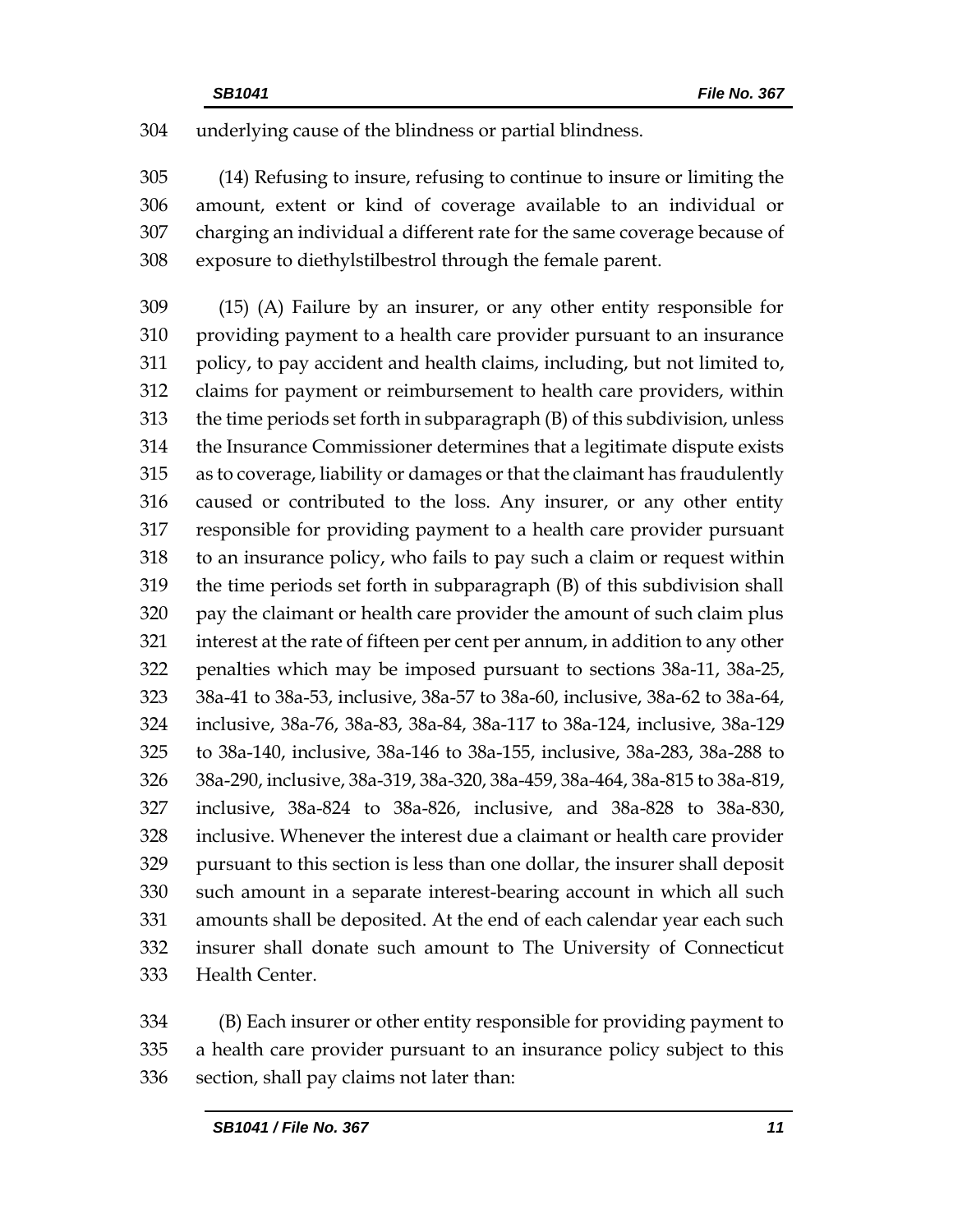(i) For claims filed in paper format, sixty days after receipt by the insurer of the claimant's proof of loss form or the health care provider's request for payment filed in accordance with the insurer's practices or procedures, except that when there is a deficiency in the information needed for processing a claim, as determined in accordance with section 38a-477, the insurer shall (I) send written notice to the claimant or health care provider, as the case may be, of all alleged deficiencies in information needed for processing a claim not later than thirty days after the insurer receives a claim for payment or reimbursement under the contract, and (II) pay claims for payment or reimbursement under the contract not later than thirty days after the insurer receives the information requested; and

 (ii) For claims filed in electronic format, twenty days after receipt by the insurer of the claimant's proof of loss form or the health care provider's request for payment filed in accordance with the insurer's practices or procedures, except that when there is a deficiency in the information needed for processing a claim, as determined in accordance with section 38a-477, the insurer shall (I) notify the claimant or health care provider, as the case may be, of all alleged deficiencies in information needed for processing a claim not later than ten days after the insurer receives a claim for payment or reimbursement under the contract, and (II) pay claims for payment or reimbursement under the contract not later than ten days after the insurer receives the information requested.

 (C) As used in this subdivision, "health care provider" means a person licensed to provide health care services under chapter 368d, chapter 368v, chapters 370 to 373, inclusive, 375 to 383c, inclusive, 384a to 384c, inclusive, or chapter 400j.

 (16) Failure to pay, as part of any claim for a damaged motor vehicle under any automobile insurance policy where the vehicle has been declared to be a constructive total loss, an amount equal to the sum of (A) the settlement amount on such vehicle plus, whenever the insurer takes title to such vehicle, (B) an amount determined by multiplying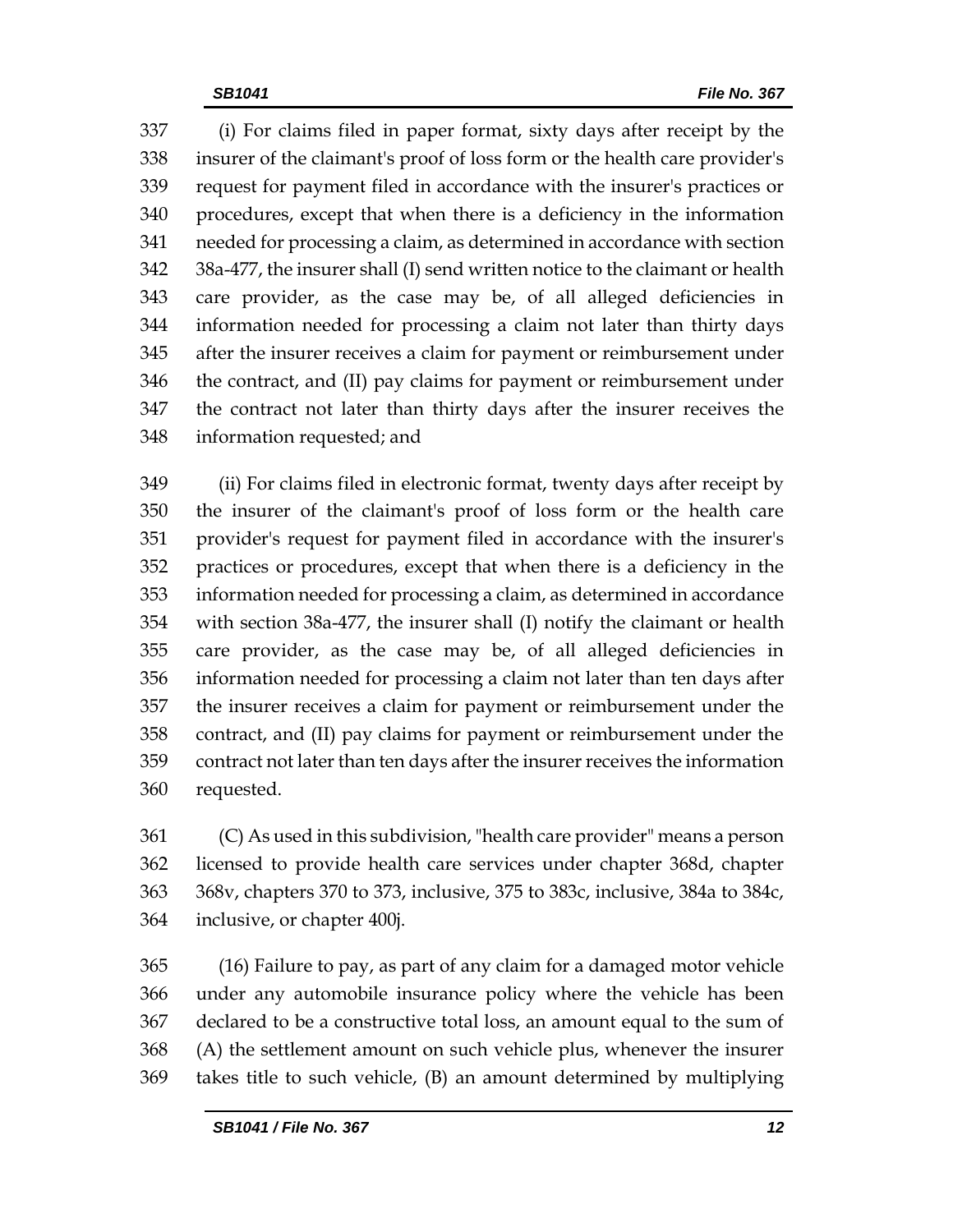such settlement amount by a percentage equivalent to the current sales tax rate established in section 12-408. For purposes of this subdivision, "constructive total loss" means the cost to repair or salvage damaged property, or the cost to both repair and salvage such property, equals or exceeds the total value of the property at the time of the loss.

 (17) Any violation of section 42-260, by an extended warranty provider subject to the provisions of said section, including, but not limited to: (A) Failure to include all statements required in subsections (c) and (f) of section 42-260 in an issued extended warranty; (B) offering an extended warranty without being (i) insured under an adequate extended warranty reimbursement insurance policy or (ii) able to demonstrate that reserves for claims contained in the provider's financial statements are not in excess of one-half the provider's audited net worth; (C) failure to submit a copy of an issued extended warranty form or a copy of such provider's extended warranty reimbursement policy form to the Insurance Commissioner.

 (18) With respect to an insurance company, hospital service corporation, health care center or fraternal benefit society providing individual or group health insurance coverage of the types specified in subdivisions (1), (2), (4), (6), (10), (11) and (12) of section 38a-469, refusing to insure, refusing to continue to insure or limiting the amount, extent or kind of coverage available to an individual or charging an individual a different rate for the same coverage because such individual has been a victim of family violence.

 (19) With respect to an insurance company, hospital service corporation, health care center or fraternal benefit society providing individual or group health insurance coverage of the types specified in subdivisions (1), (2), (3), (4), (6), (9), (10), (11) and (12) of section 38a-469, refusing to insure, refusing to continue to insure or limiting the amount, extent or kind of coverage available to an individual or charging an individual a different rate for the same coverage because of genetic information. Genetic information indicating a predisposition to a disease or condition shall not be deemed a preexisting condition in the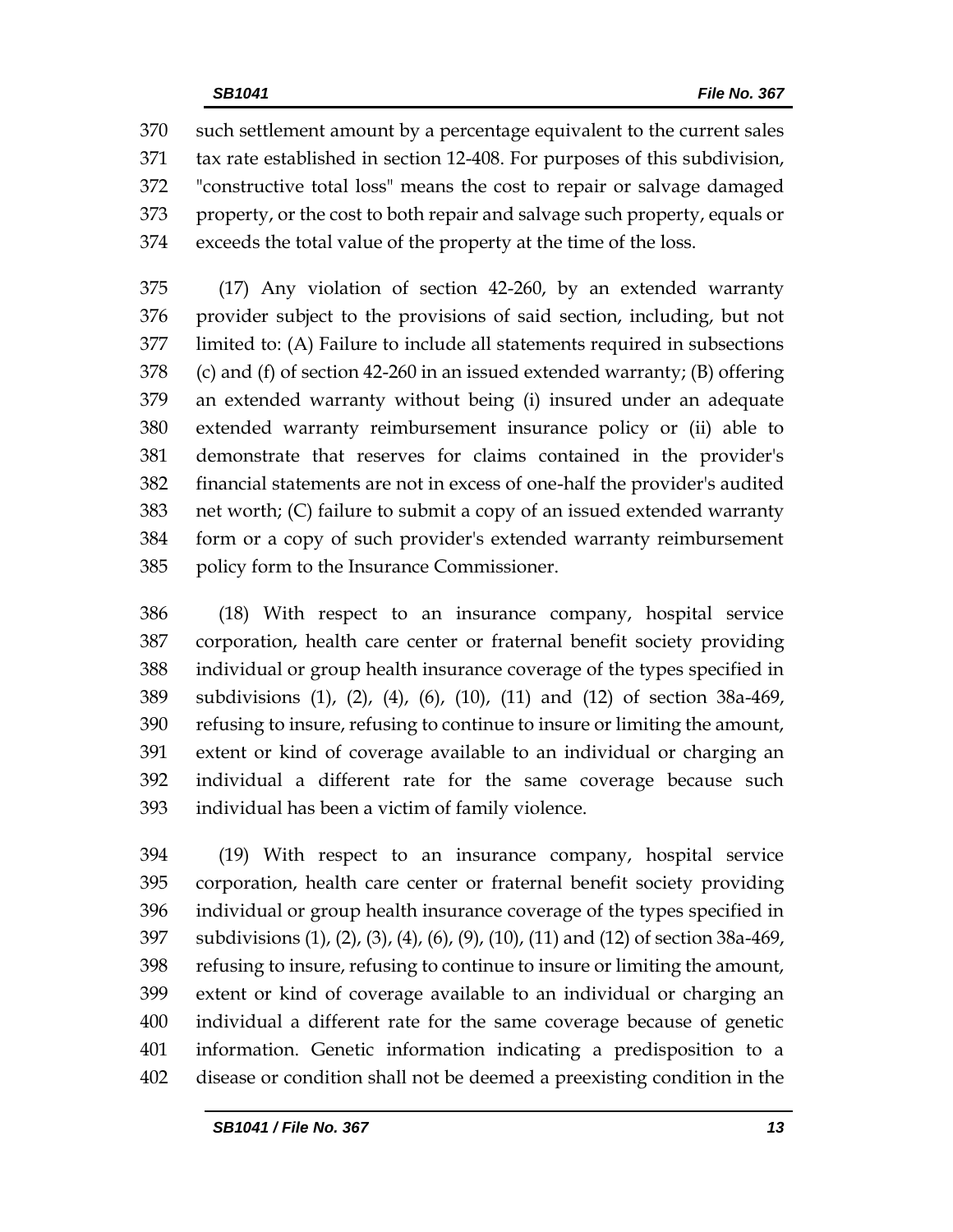absence of a diagnosis of such disease or condition that is based on other medical information. An insurance company, hospital service corporation, health care center or fraternal benefit society providing individual health coverage of the types specified in subdivisions (1), (2), (3), (4), (6), (9), (10), (11) and (12) of section 38a-469, shall not be prohibited from refusing to insure or applying a preexisting condition limitation, to the extent permitted by law, to an individual who has been diagnosed with a disease or condition based on medical information other than genetic information and has exhibited symptoms of such disease or condition. For the purposes of this **[**subsection**]** subdivision, "genetic information" means the information about genes, gene products or inherited characteristics that may derive from an individual or family member.

(20) Any violation of sections 38a-465 to 38a-465q, inclusive.

 (21) With respect to a managed care organization, as defined in section 38a-478, failing to establish a confidentiality procedure for medical record information, as required by section 38a-999.

- (22) Any violation of sections 38a-591d to 38a-591f, inclusive.
- (23) Any violation of section 38a-472j.
- (24) Any violation of section 2 of this act.

 Sec. 4. (NEW) (*Effective October 1, 2021*) (a) For the purposes of this section:

 $\qquad$  (1) "Health care sharing ministry" means any person that (A) is not a health carrier, (B) uses the phrase health care sharing ministry, health sharing ministry or any similar phrase to refer to itself, and (C) holds itself out as offering a means of, or alternative to, maintaining minimum essential coverage;

 (2) "Health care sharing plan" has the same meaning as provided in section 2 of this act;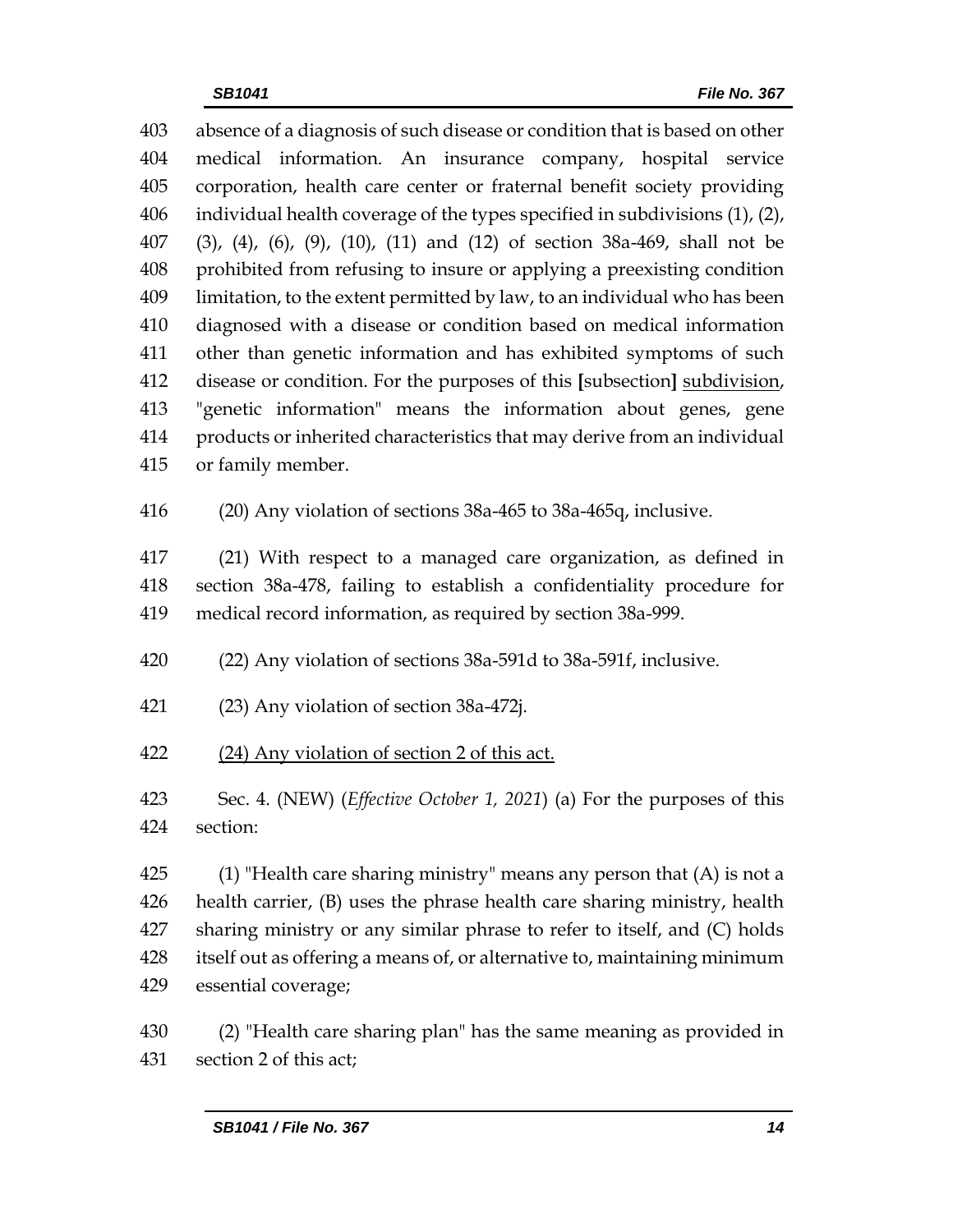| SB1041<br>File No. 367                                                   |
|--------------------------------------------------------------------------|
| (3) "Health carrier" has the same meaning as provided in section 38a-    |
| 1080 of the general statutes; and                                        |
| (4) "Minimum essential coverage" has the same meaning as provided        |
| in Section 5000A of the Internal Revenue Code of 1986.                   |
| (b) Notwithstanding any provision of the general statutes, no person     |
| licensed by the department shall conduct any business with, or conduct   |
| any act requiring a license issued by the department on behalf of, a     |
| health care sharing ministry or health care sharing plan. The provisions |
| of this subsection shall remain effective regardless of whether the      |
| requirement that an individual maintain minimum essential coverage,      |
| or any provision of the Patient Protection and Affordable Care Act, P.L. |
| 111-148, is repealed or rendered ineffective by operation of law.        |
|                                                                          |

| This act shall take effect as follows and shall amend the following |                 |             |  |  |  |  |  |
|---------------------------------------------------------------------|-----------------|-------------|--|--|--|--|--|
| sections:                                                           |                 |             |  |  |  |  |  |
|                                                                     |                 |             |  |  |  |  |  |
| Section 1                                                           | October 1, 2021 | $38a-1$     |  |  |  |  |  |
| Sec. 2                                                              | October 1, 2021 | New section |  |  |  |  |  |
| Sec. 3                                                              | October 1, 2021 | 38a-816     |  |  |  |  |  |
| Sec. 4                                                              | October 1, 2021 | New section |  |  |  |  |  |

*INS Joint Favorable*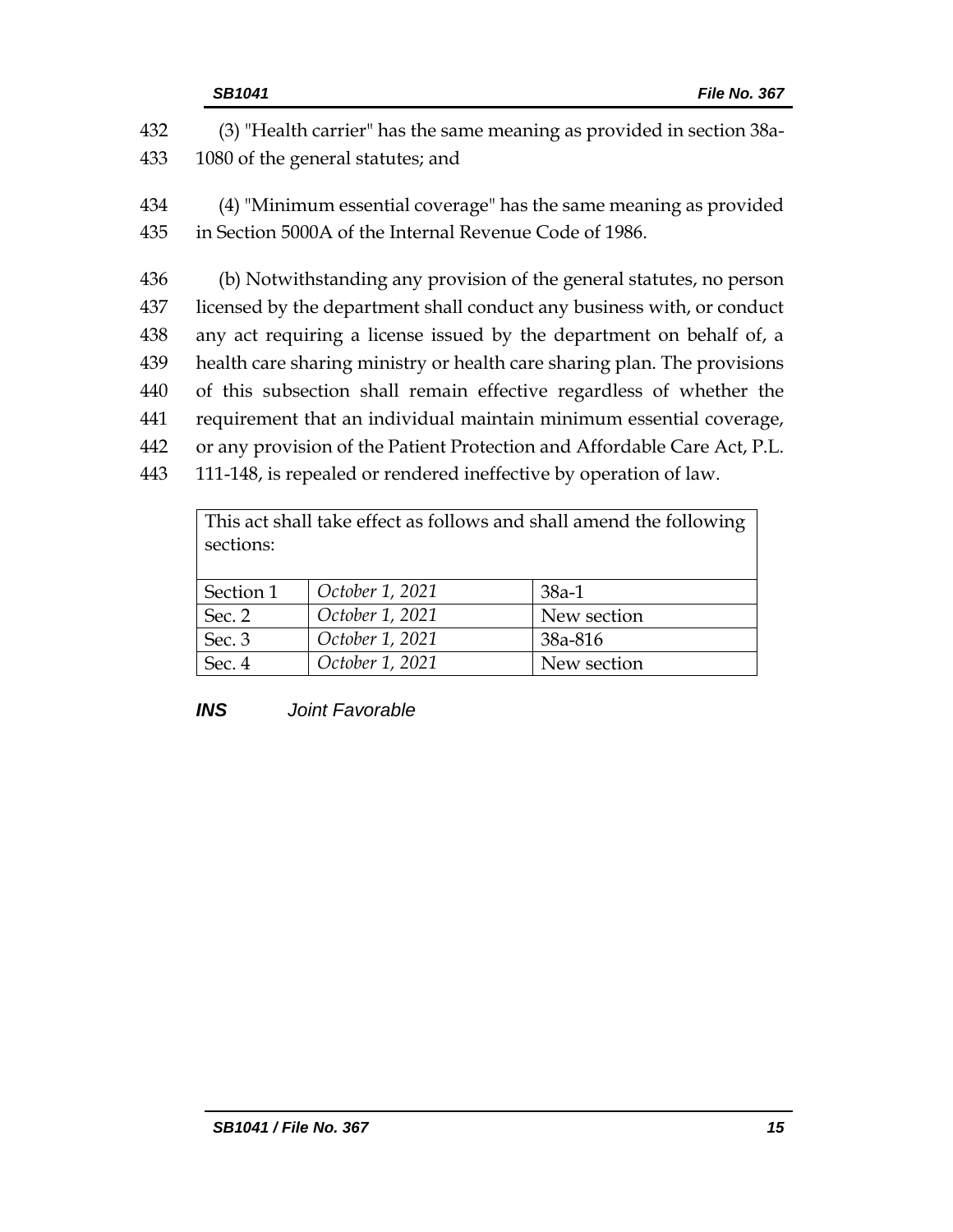*The following Fiscal Impact Statement and Bill Analysis are prepared for the benefit of the members of the General Assembly, solely for purposes of information, summarization and explanation and do not represent the intent of the General Assembly or either chamber thereof for any purpose. In general,*  fiscal impacts are based upon a variety of informational sources, including the analyst's professional *knowledge. Whenever applicable, agency data is consulted as part of the analysis, however final products do not necessarily reflect an assessment from any specific department.*

# *OFA Fiscal Note*

#### *State Impact:*

| <b>Agency Affected</b> | <b>Fund-Effect</b> | FY 22 \$ | FY 23 \$ |
|------------------------|--------------------|----------|----------|
| Insurance Dept.        | GF - Potential     | Minimal  | Minimal  |
|                        | Revenue Gain       |          |          |

Note: GF=General Fund

#### *Municipal Impact:* None

#### *Explanation*

The bill results in a potential minimal revenue gain to the General Fund to the extent additional fines or penalties are assessed for violations of the Connecticut Unfair Insurance Practices Act (CUIPA) or other insurance statutes. The bill prohibits anyone from receiving any compensation for selling, negotiating, or administering a health care sharing plan and makes such actions a violation of CUIPA. CUIPA fines can range from \$5,000 per violation up to a maximum of \$250,000 in aggregate penalties per offender in any six-month period. There could also be minimal additional penalties from anyone licensed by the Insurance Department that conducts business with a health care sharing plan or ministry.

### *The Out Years*

The annualized ongoing fiscal impact identified above would continue into the future.

*Sources: Connecticut Insurance Department*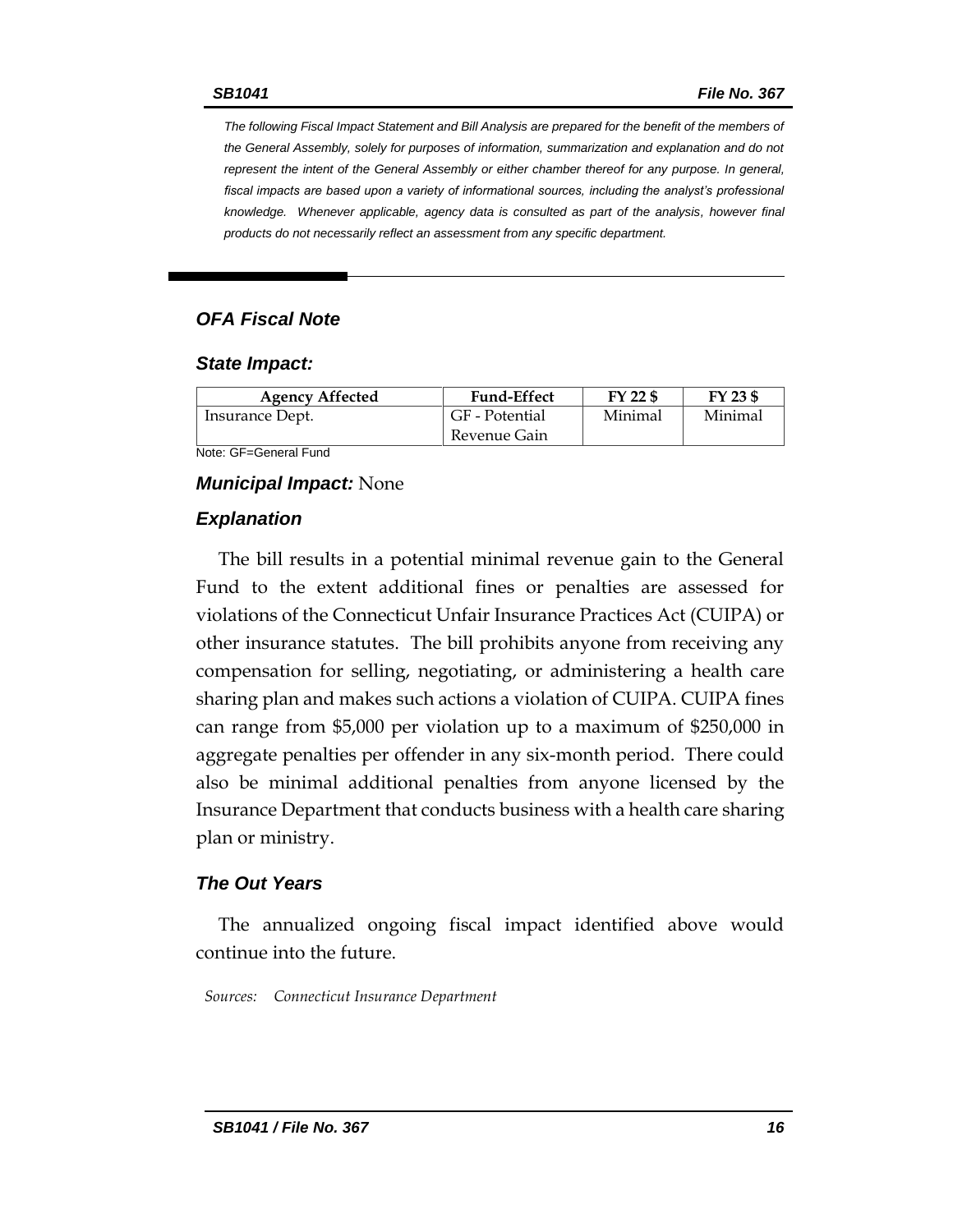# **OLR Bill Analysis SB 1041**

# *AN ACT CONCERNING HEALTH CARE SHARING PLANS AND HEALTH CARE SHARING MINISTRIES.*

# **SUMMARY**

This bill prohibits an individual from receiving a fee or anything else of value for (1) selling, soliciting, or negotiating a health care sharing plan for a Connecticut resident or (2) administering such a plan that includes a Connecticut resident.

The bill makes a violation of this prohibition a Connecticut Unfair Insurance Practices Act (CUIPA) violation (see BACKGROUND). Under the bill, a "health care sharing plan" is an arrangement of members, or an affiliation or network of individuals, that encourages its participants to contribute to the medical, health care, assisted living, prescription drug, or wellness costs of other participants.

Additionally, the bill prohibits anyone licensed by the Insurance Department from conducting business with, or taking actions requiring a license on behalf of, a healthcare sharing ministry or health care sharing plan.

The bill defines a "health care sharing ministry" as someone who is not a health carrier that (1) refers to themselves as a "health care sharing ministry," "health sharing ministry," or anything similar and (2) holds themselves out as offering a means of, or alternative to, maintaining minimum essential coverage required under the federal Affordable Care Act (ACA).

Under the bill, the prohibition remains in effect regardless of whether the ACA's minimum essential coverage requirement, or any of its other provisions, are repealed or rendered ineffective (see BACKGROUND).